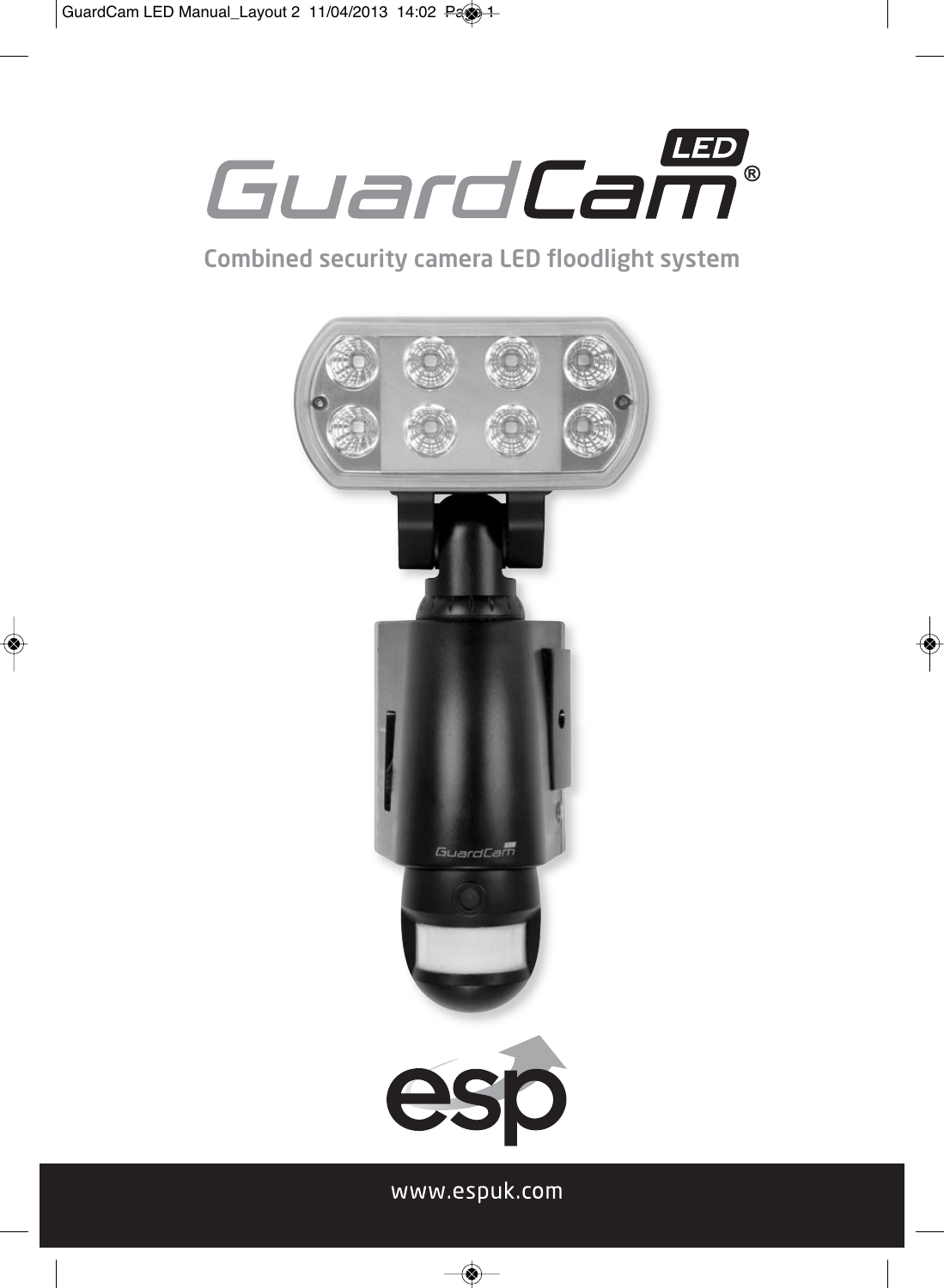# IMPORTANT NOTES - PLEASE READ

The requirement to install back up batteries has now been removed from the latest version of GuardCam. Time and date settings will now be maintained during mains power outages for a minimum of 72 hours.

The minimum requirements of a PC / Laptop required to provide accurate reading and re-writing of an SD card used within the GuardCam is as follows:

CPU Minimum 1GB

RAM Minimum 2GB OS Windows 2000 / XP / Vista / 7

SD card Must have a capacity of 2GB or higher (maximum 32GB)

## **Formatting the SD card**

- It is good practice to Format the SD card using the PC / Laptop you intend to use for viewing captured images each time any of the following events occur
- After a mains power removal from the GuardCam
- When changing the selected image capture option from Video to photo
- When changing the selected image capture option from photo to video
- After removing the SD card for viewing prior to replacing in the GuardCam

## **To format the SD card**

Please ensure to save any required images to an alternative folder prior to formatting.

- Place it in the SD / USB adaptor supplied
- Place the adaptor in a spare USB port on your PC / Laptop
- Right click on the SD card location
- Select Format
- Ensure the correct file system is selected FAT16 (or FAT) for SD and FAT32 for SDHC
- Ensure the Quick Format option is NOT selected
- Select "Start"

Following these simple points will ensure correct operation of GuardCam and should be considered as part of its maintenance schedule.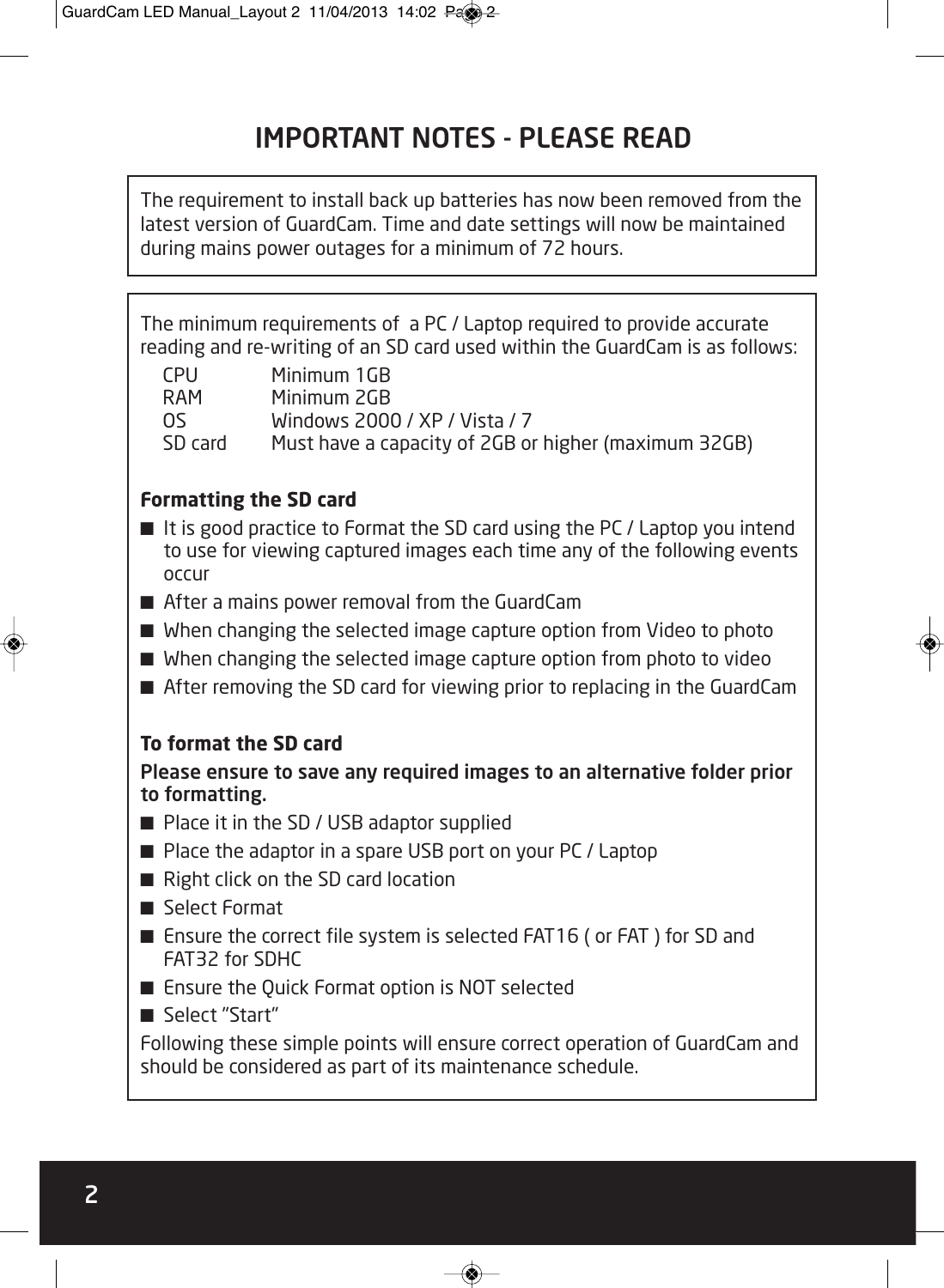# Table of contents

| GuardCam LED Motion Light with Video Camera  4      |
|-----------------------------------------------------|
|                                                     |
|                                                     |
|                                                     |
|                                                     |
| Step 5 - Setting the Date and Time and Video Mode 9 |
|                                                     |
|                                                     |
|                                                     |

# Contents of package



GuardCam LED Motion Light with Video Camera



User Manual



SD USB card reader



1 x Allen key 2 x screws 2 x plastic masonry plugs



2G SD card and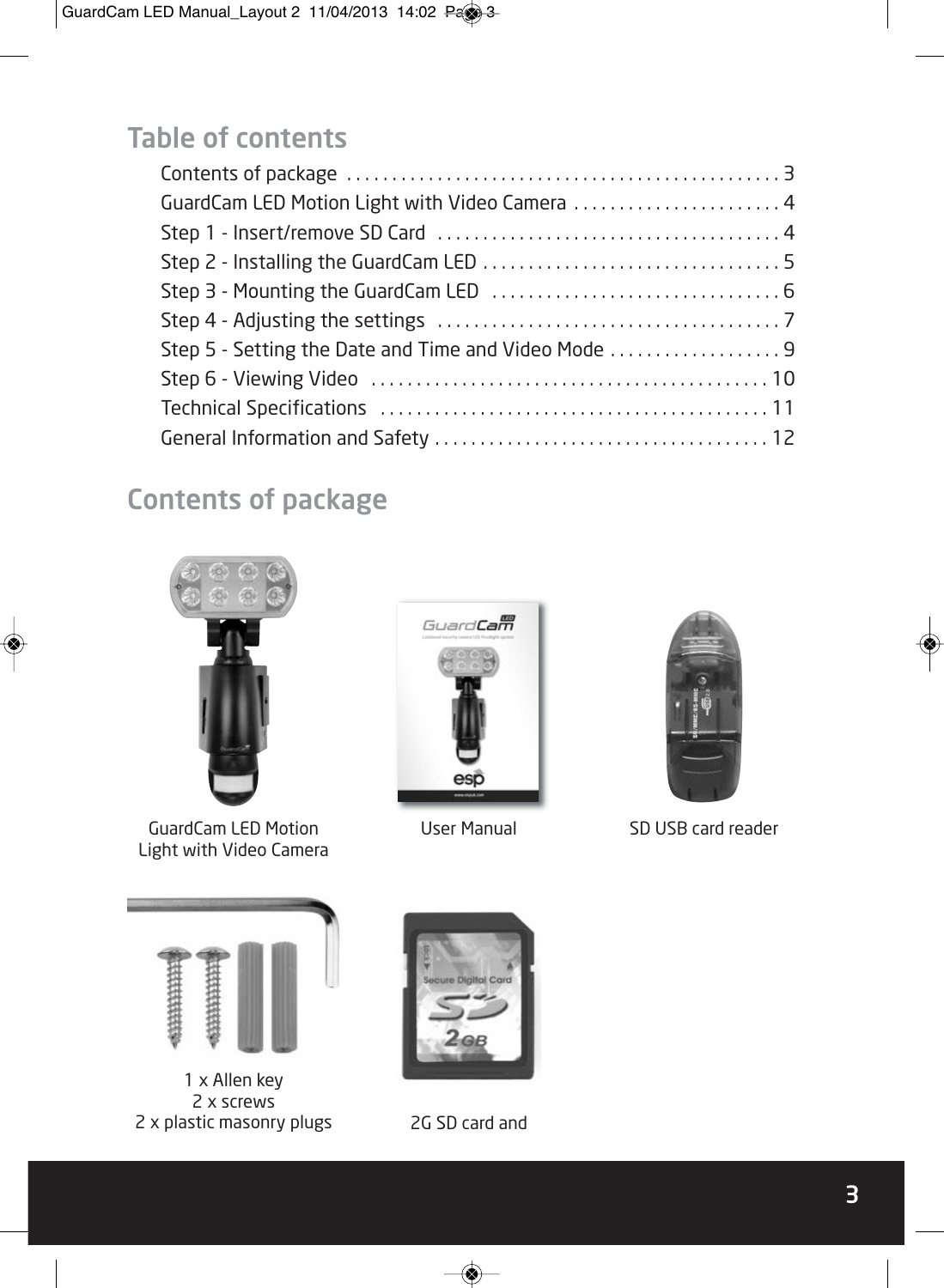## GuardCam LED Motion Light with Video Camera



## Step 1 – Insert/remove SD card

- Unscrew the waterproofed cover using provided Allen key, then insert the SD card until it automatically locks into place.
- If you need to remove the SD card, please press OFF button and take it out within 30 seconds.
- When LED light turns green, meaning SD card is being read, do not remove SD card or data may be lost.
- To remove SD card, push in SD card to eject. Once to unlock then pull out.

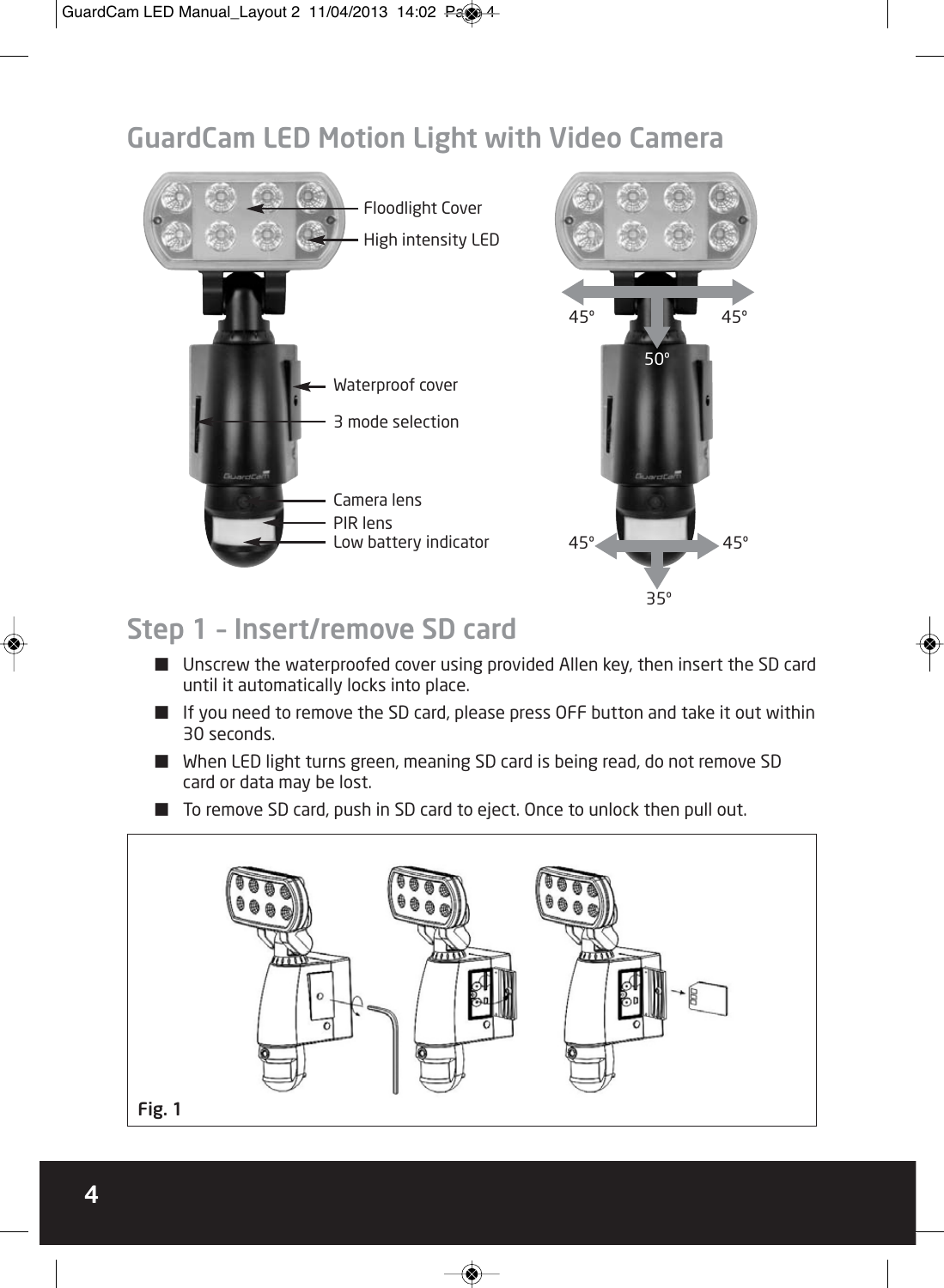## Step 2 - Installing the GuardCam LED

### IMPORTANT - IF IN ANY DOUBT ABOUT THE INSTALLATION OF THIS PRODUCT, CONSULT A QUALIFIED ELECTRICIAN

- This product must be earthed
- Do not mount the unit against inflammable surfaces
- The motion detector will not operate correctly if it is installed:
	- Near the outlet of a central heating boiler
	- Near air conditioning plant
	- Pointing directly at moving vehicles
	- Within sight of reflections from moving water
	- Where other lamps could shine on the detector

BEFORE ATTEMPTING ANY INSTALLATION OR MAINTENANCE, ENSURE THAT THE ELECTRICAL SUPPLY IS SWITCHED OFF AND THE CIRCUIT FUSES REMOVED OR THE CIRCUIT BREAKER IS IN THE OFF POSITION.

Please make sure the voltage and polarity are correct before connection. Incorrect voltage may cause electric shock. If you are not sure, please contact your retailer.

Note: It is recommend to mount GuardCam LED 2M above the ground for optimum performance, do not mount the fixture below 1.2M. See Fig. 2 for details of performance range.

### Detection range: 12M x 160° (see Fig. 2)

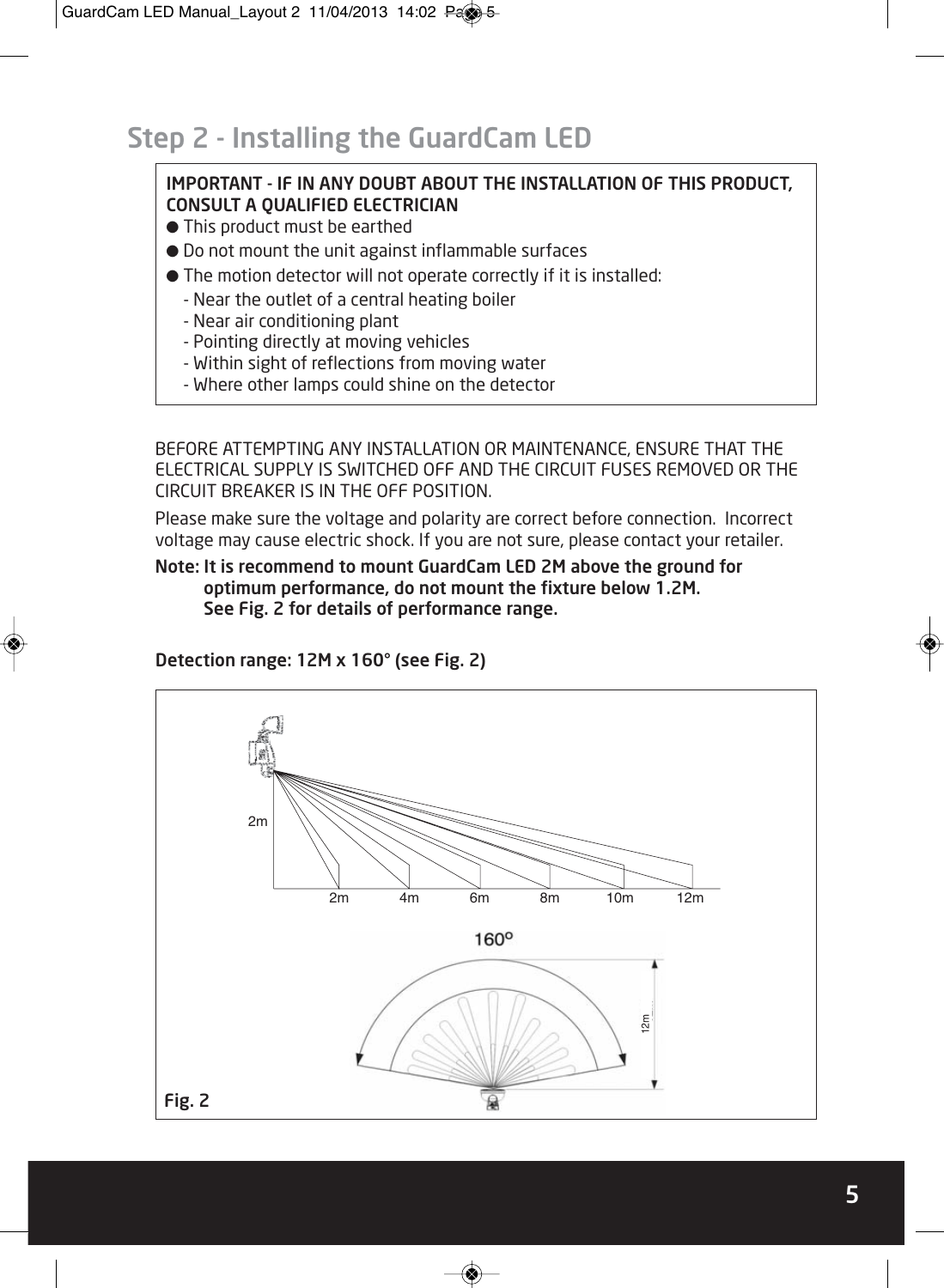## Step 3 - Mounting your GuardCam LED

- 1. 1. Place plastic masonry plugs into desired surface aligning holes as shown below. Using an electric screwdriver, fasten mounting plate directly to surface using screws E.
- 2. Feed the cable through the back mounting box and bush the cable entry to avoid abrasion to the cable.
- 3. Wire the unit as follows: (Ensure all wires are connected securely and that no loose strands are exposed)





- 4. Make sure the polarity is correct. Double check the connections after wiring. Errors may damage the motion sensor or cause a fire hazard.
- 5. Attach the unit to the mounting plate. You will first need to angle the unit back so that the catch at the top of the mounting plate fits into slot on the back of the unit. Next lower the unit until holes at the bottom of the mounting plate and unit are flush. Then screw (screw A) into this hole, tightening carefully.

Please allow 1 minute warm-up time after switching on.

● Push the RESET button after switching on.

Remove plastic lens cover from camera after installation. (see Fig. 5)



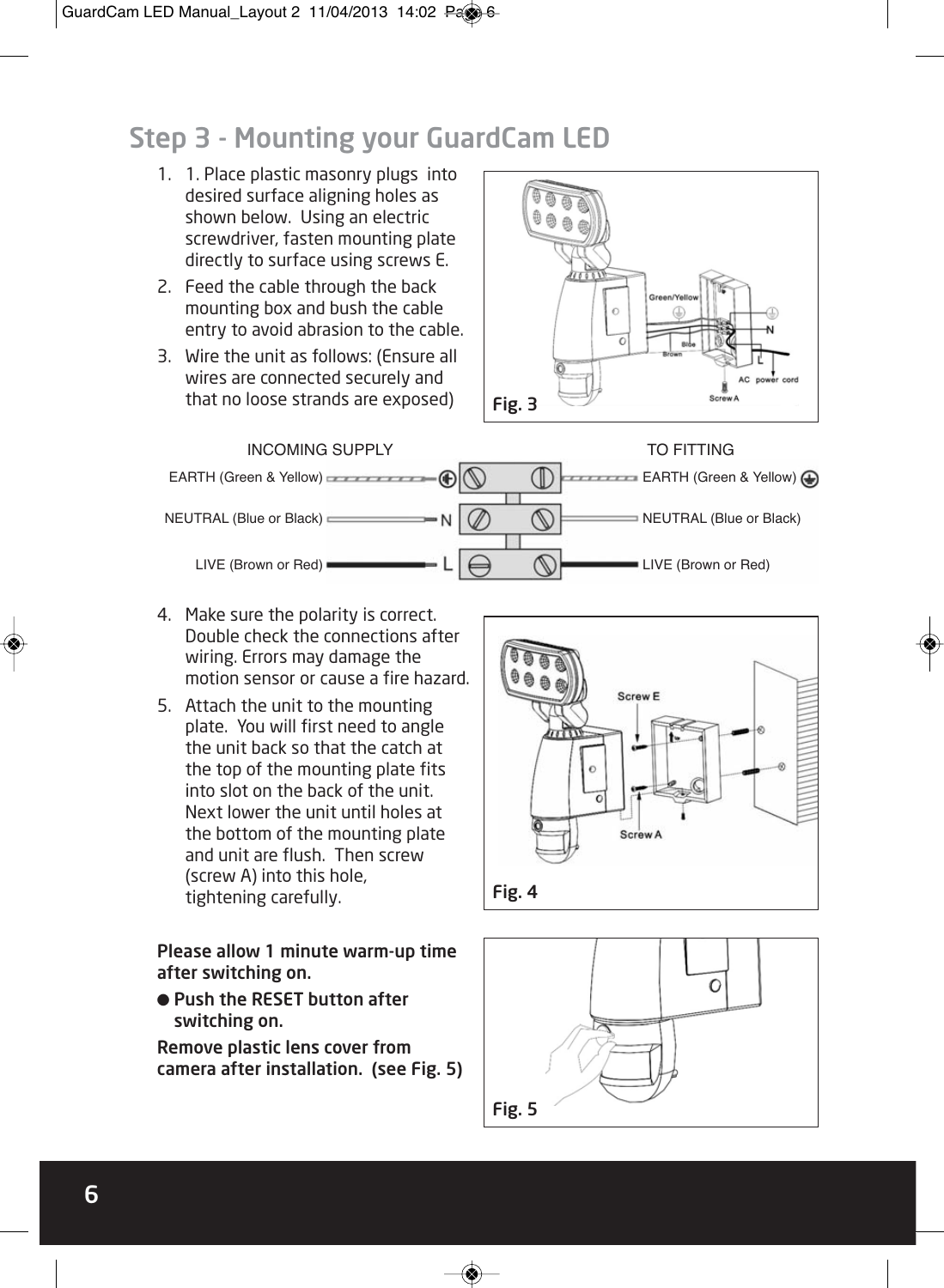# Step 4 - Adjusting the Settings (see Figs. 6 - 8)

- Time control: Turn the time control knob to "+" side to increase the illumination time (7 minutes max.), turn the control knob to "-" side to reduce the illumination time (5 seconds min.)
- Sensitivity control: Adjust the detector range of Passive Infrared Motion Sensor (± 2M ~ 10M)
- To perform a walk test turn the knob fully to the "-" side until the indicator faces the "W" mark. When the walk test is completed adjust the knob to the "+" side to your desired lamp on time (we recommend this be at least 20 seconds to ensure lighting of the area is sufficient for recording - 20 seconds is marked as "20" on the product).



■ Selecting working mode:

Mode 1: Floodlight, Camera and Speaker in operation both day and night

Mode 2: Daytime: light is OFF, camera is ON, speaker is ON Nighttime: light is ON, camera is ON, speaker is OFF

Mode 3: Daytime: light is OFF, camera is ON, speaker is OFF Nighttime: light is ON, camera is ON, speaker is ON

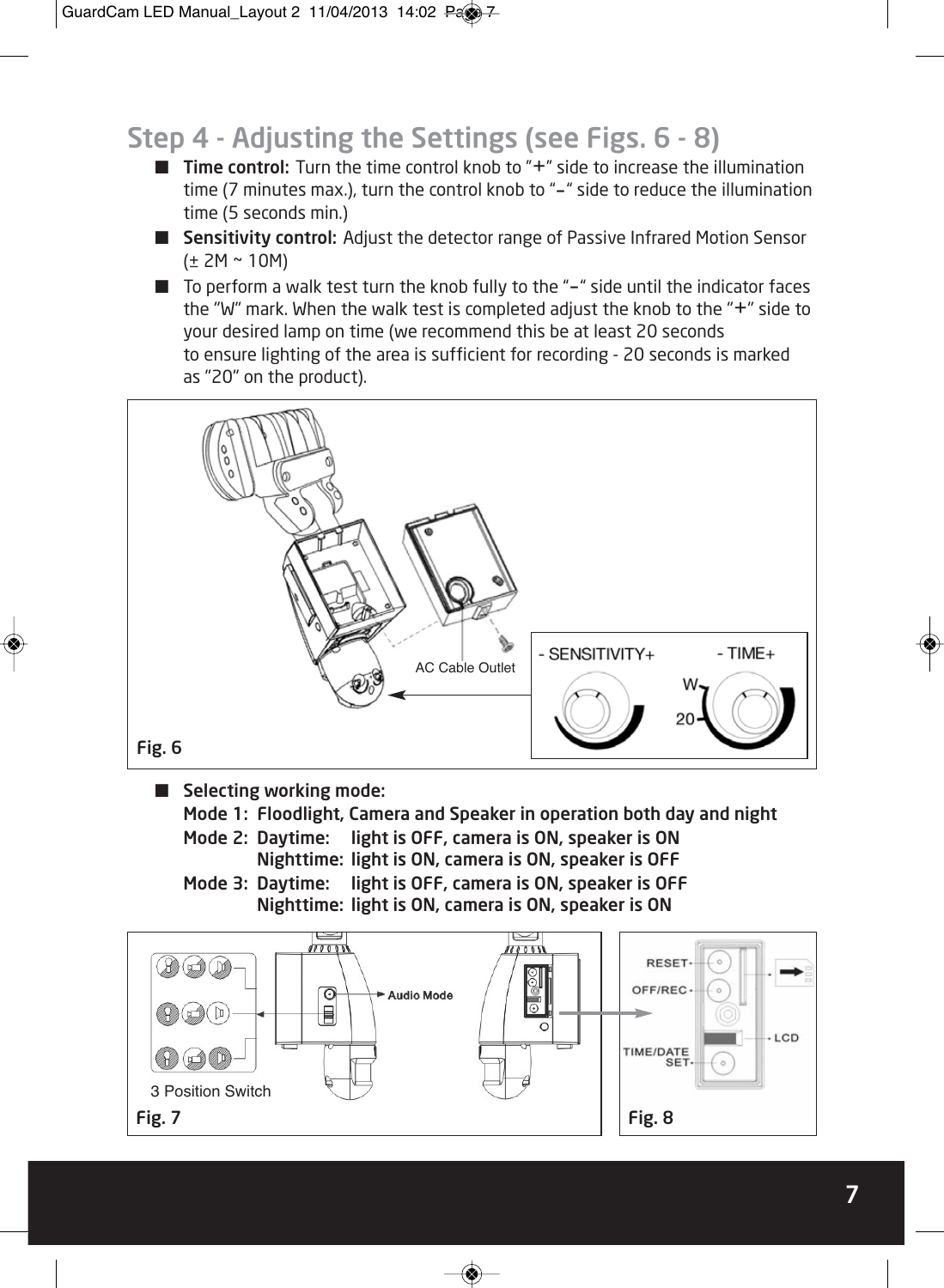#### ■ Audio mode:

To Change audio mode press the audio mode button (Fig. 8). The audio mode will cycle through the available options on each push.

Option 1 : Warning you are being recorded by a security camera

Option 2 : Dog barking

Option 3 : Self recorded message 1 (max 10 sec) Option 4 : Self recorded message 2 (max 10 sec) Option 5 : Off

■ Recording your own messages (Fig. 9) Guardcam will allow you to record two messages of your own for delivery on detection. To achieve a good quality playback it is best practice to make these recordings prior to final installation speaking clearly in an environment free from background noise. The microphone is located at the base of the unit directly above button A.

Two seperate messages may be recorded for a maximum length of 10 seconds each.

To record a message press and hold button A. After the "bleep" release button A and record your message. When finished press button A again to stop recording, you will here a double confirmation bleep.



To record a second message simply repeat the process.

To check the recorded message/s press and release button B. Should you wish to delete a self recorded message press and hold button B for 3 seconds, a double bleep will confim deletion.

NB If you attempt to record a new message without first deleting an old message you will hear a triple error bleep.

Please note:

Should the power to GuardCam be removed the sound setting will revert to option1 "warning you are being recorded by a security camera" as a default. If you wish to switch sound off completely please press the sound on/off button located on the base of the unit. See Fig 9.

#### Status Lamp (below SD card housing)

1) Red: SD card write error, check SD card is inserted, check SD card lock is off (found on left edge of SD card). If error still exists, format SD card (see page 2). 2) Green: The unit is recording.

3) LED off: stand by (SD card is inserted into the slot), when off/record button is pressed.

● Please note when off/record button is pressed, remove SD card within 30 seconds (now the status lamp will turn red after SD card is removed from the slot)

■ Reset button: restore functions to default settings

1) Press RESET button once each time you turn on unit.

2) Please press this button in case of system malfunction.

■ Off/Rec: Please press Off/Rec button to remove SD card. Please remove card within 30 seconds of pressing the Off/Rec button to avoid loss of data.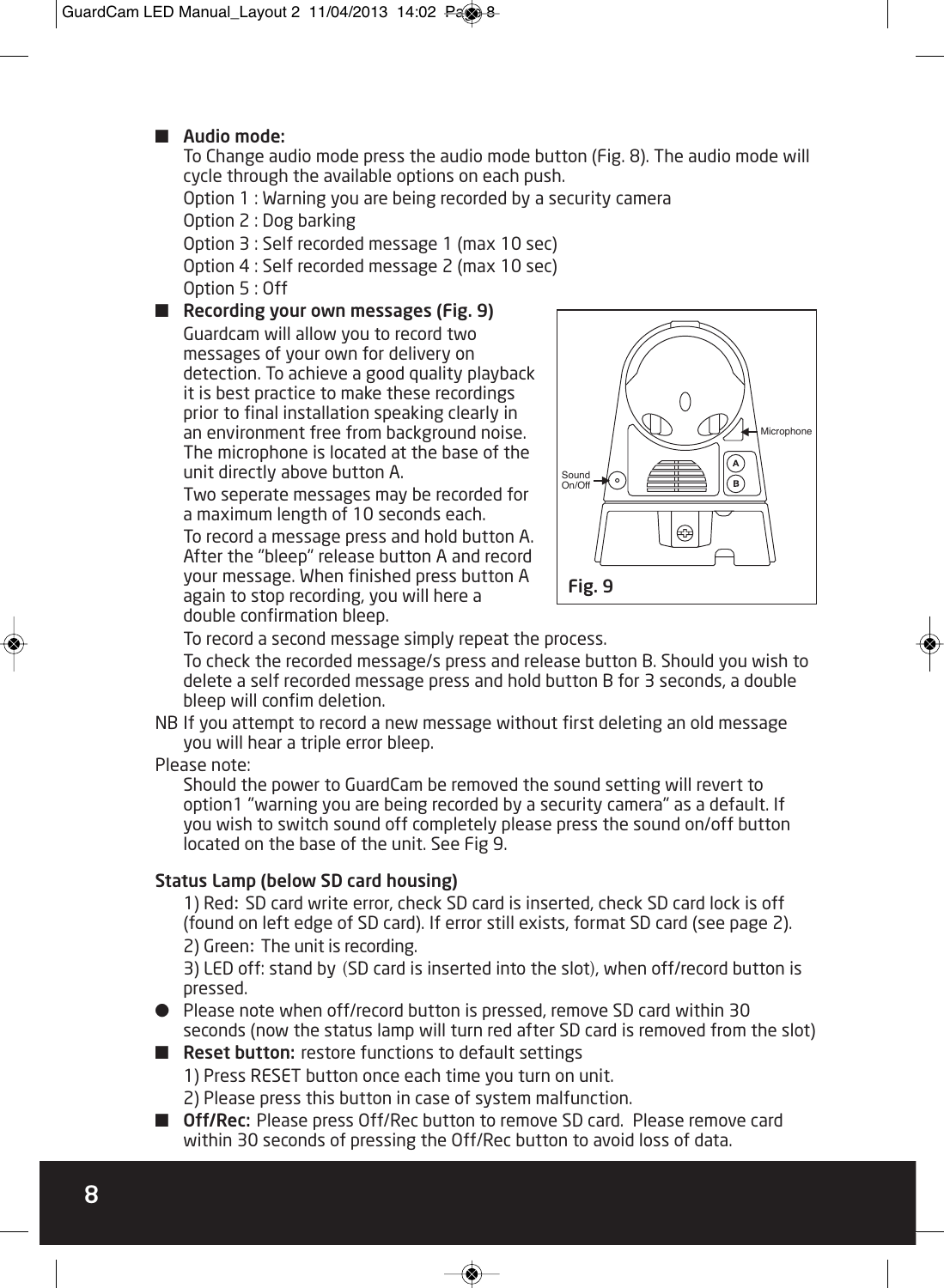## Step 5 - Set the Date and Time and Video Mode

This will allow the images taken by GuardCam to display the correct date and time it was taken.

Push TIME/DATE SET button (see Fig. 10) for 3 seconds, The LCD screen will then flash 3 times, indicating you have entered Time/Date setting mode.

1. "YEAR"setting: "Y" and "08" are displayed on the screen; push the button to set year from "08-99", push the button again and hold for 3 seconds to scroll through numbers quickly. If you have not pressed the button for 3 seconds, it will automatically save the year and go on to allow you to set the month.

Repeat the same setting procedure for MONTH / DATE / HOUR / MINUTE / VIDEO MODE.



2. Video mode setting: automatically at the end of the time date setting two icons **b** and  $\mathbf{\Phi}$  "V" appear on the screen; push the button to choose "V" (Video) or "P" (Photo).

On the "P" (photo) setting, GuardCam will take a series of digital photographs at a rate of 1–3 photos every second when the motion sensor is triggered.

On the "V" (video) setting, GuardCam will take a 20 second video clip when the motion sensor is triggered.

Please note that in the event of a mains power failure GuardCam will revert to the factory setting of "V".



If you have not pushed any buttons for 3 second, "OK" will appear on the screen, indicating it has automatically saved the current settings. The LCD screen will shut off automatically 10 seconds later.

**Please note that in the event of a mains power failure in excess of 72 hours the time and date settings must be reset.**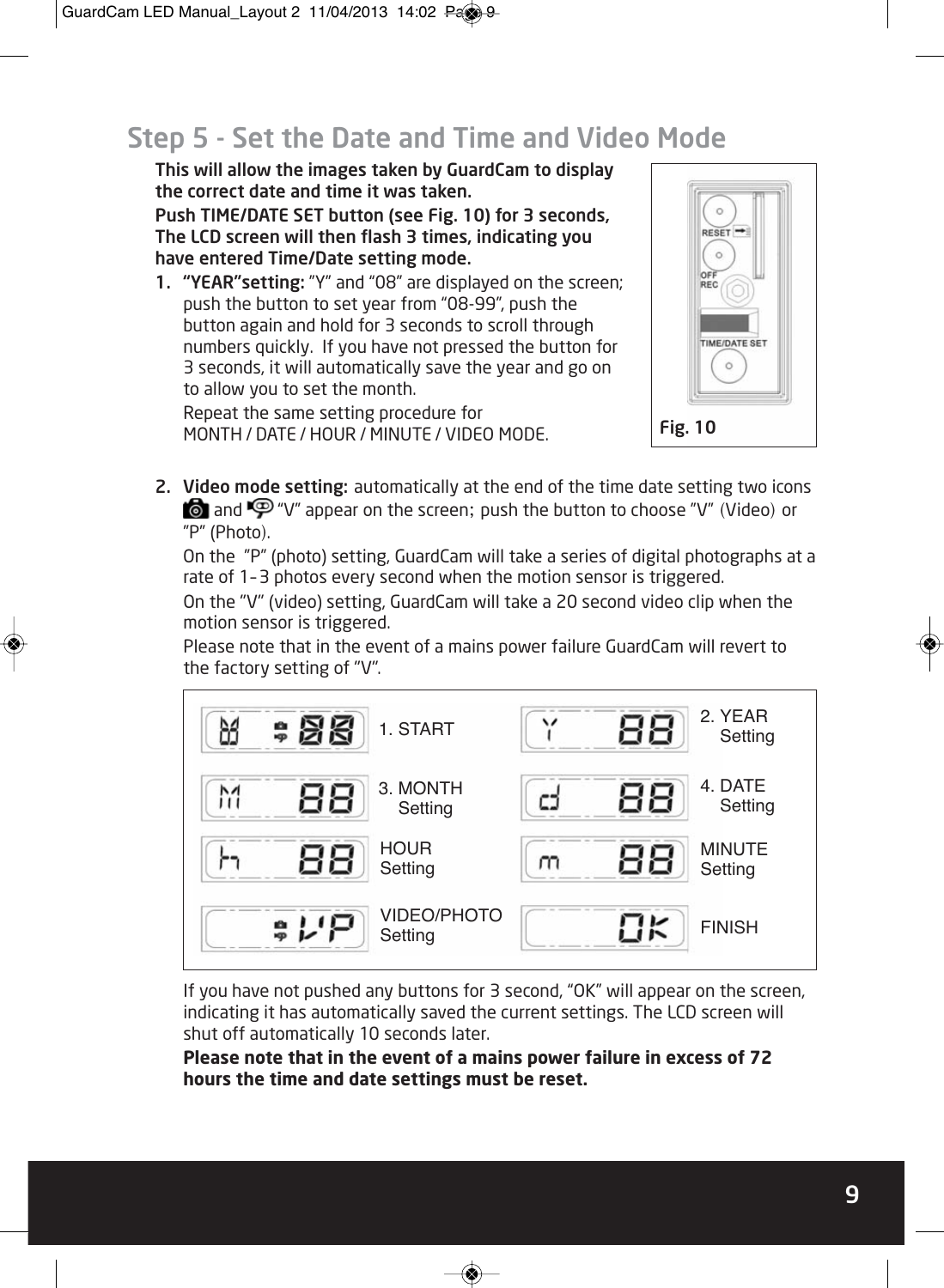## Step 6 - Viewing Video

### Viewing image by computer through USB card reader supplied (see Fig. 11)

- Open SD card housing with allen key supplied
- Press OFF/REC button and remove SD card from the slot.
- Put the SD card into the USB card reader supplied, then insert the card reader into PC via a USB port and open Windows Media Player to view the video.

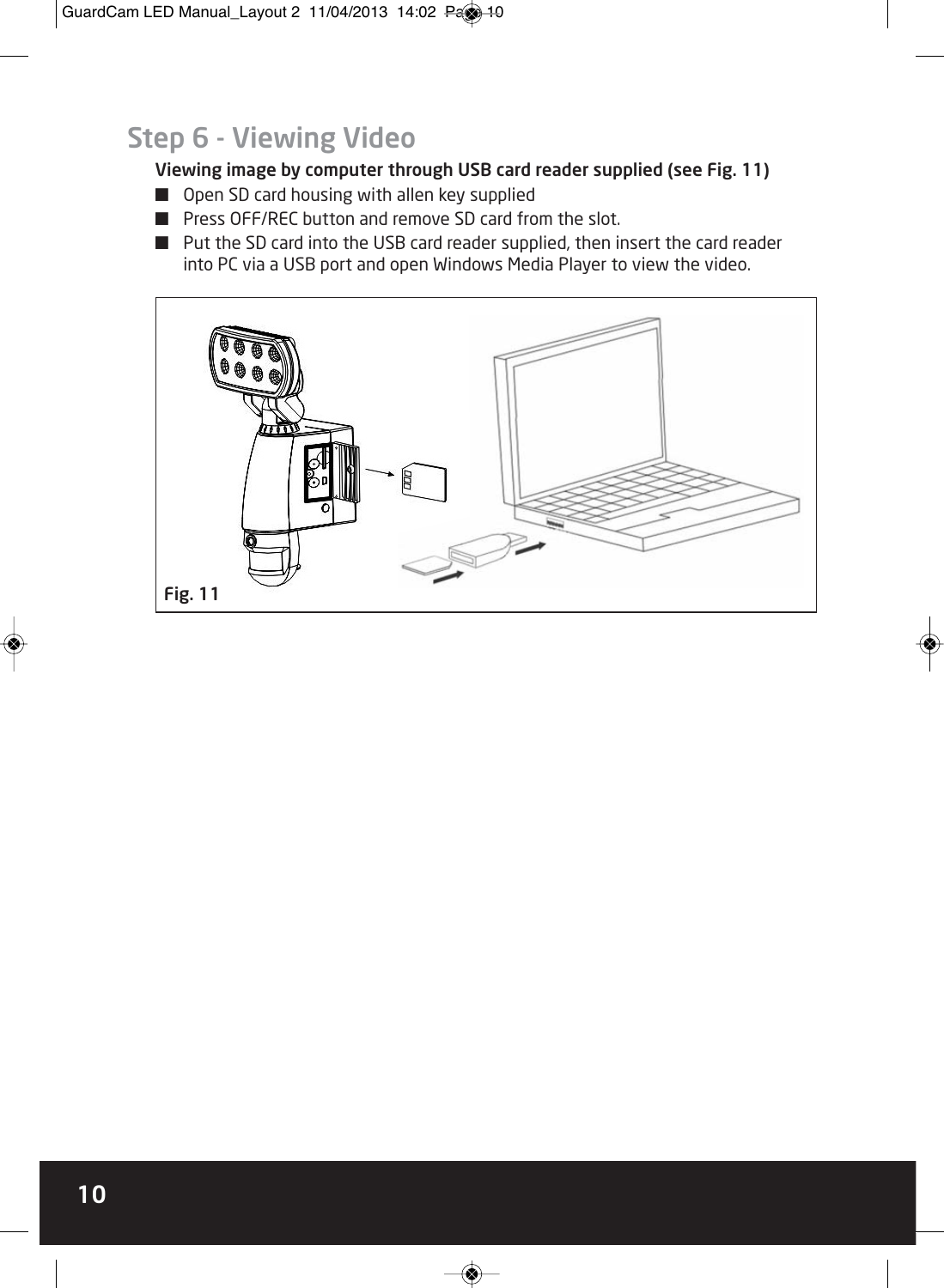# Technical Specifications

### Features and specification:

- PIR detection angle 160 Deg and detection range up to 10M
- Records 20 seconds image recording for image stream: 10fps at 480\*640 Pixels
- Built in SD card slot for SD memory card
- SD card slot for additional storage, max memory size up to 32GB
- SD card spec.: FAT16 (SD) / FAT 32(SDHC
- Automatic exposure control, white balance and sharpness
- Auto Date & Time stamp
- Effective viewing angle: 60 deg
- Effective viewing distance: 8M
- Image format: IPEG AVI File
- Powered by AC 100V to 240V (subject to requirement)
- 8pcs 1W Nichia super power white LED
- Auto light sensor
- Sensitivity control
- Floodlight time delay control